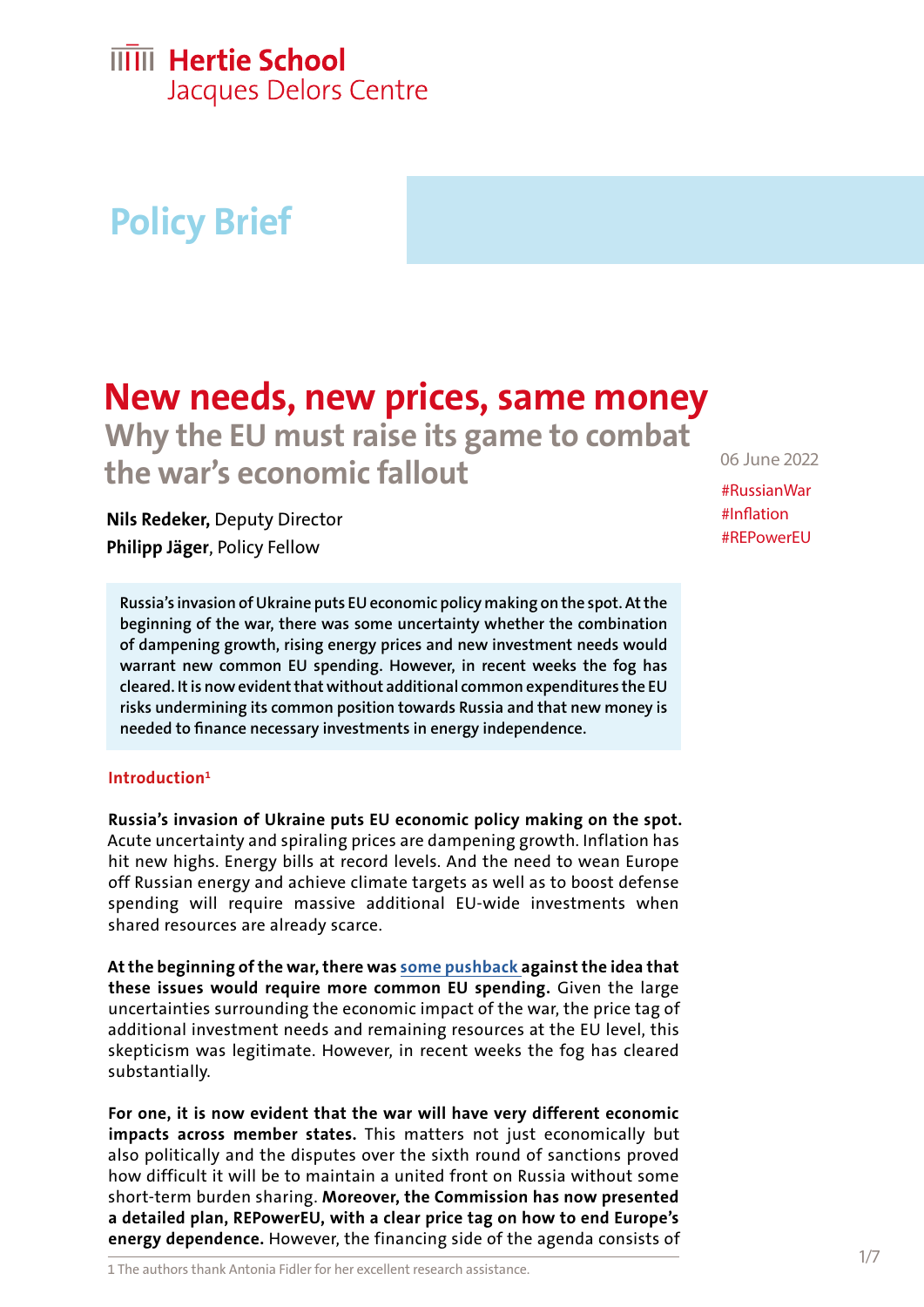little more than rejigging existing funds and hoping that member states will take out EU loans that so far, they did not want. This simply will not do.

The question of more common expenditures therefore needs to get back on the agenda. Specifically, the EU will need joint spending in two areas:

- **• First, external unity demands internal solidarity.** These huge differences in economic fallout and costs of dealing with higher energy prices will undermine the support for sanctions in the long-run and will make any broadening of the regime politically almost impossible. **The EU therefore needs some short-term burden sharing.** The best approach is a temporary and targeted instrument to support vulnerable households in specifically exposed member states.
- **• Second, common investments in energy independence are required** to increase energy security, curb energy price inflation, and reach the EU's climate goals. However, this would often require member states to spend large sums on projects that may have substantial European benefits but yield few direct national gains. Especially when national budgets are already under a lot of pressure, **this is unlikely to happen without additional common resources.**

#### **Short-term challenge: cushioning rising energy prices in a downbeat economy**

**For the EU, the war's most immediate economic impact is slowing growth and rising inflation.** In its Spring forecast, the Commission has cut its EU-wide growth projections for 2022 from 4% to 2.7% with much of the remaining upswing stemming from statistical carry-overs of the strong rebound in the second half of 2021. Importantly, this is the most positive scenario. According to the Commission, a further escalation of the war or higher energy prices could bring the EU very close to a recession.

At the same time, the war is driving up prices. In May, year-on-year inflation in the Eurozone reached a historic high of 8.1%. While much of it is caused by higher energy and food costs, other prices are also picking up and core inflation (excluding energy and unprocessed goods) stood at 3.5% in May. Given that nominal wage growth is expected to be significantly below inflation, real wages are expected to decrease, and so is real disposable household income.

**The EU's response to this, so far, has been to grant member states more wiggle room to design national compensation policies.** First, it has **relaxed European state aid rules**. In April, the Commission updated its guidelines to give national governments more leeway in temporarily supporting companies that suffer from exceptionally high energy prices. These rules are already active and will be in place at least until the end of 2022. Then, in early May the Commission proposed **suspending the EU's fiscal rules for another year**. The so-called "general escape clause" was already active since the outbreak of the pandemic. Now the Commission wants to keep the main fiscal rules on hold until the end of 2023.

### *The short-term economic costs of the war differ dramatically across the EU*

These steps are helpful in the short-run but **they mean that the direct economic costs are borne exclusively by national budgets – and these costs [differ enormously across](https://www.delorscentre.eu/en/publications/economic-consequences-ukraine) countries**. Early signs of this are already evident in the current projections. Figure 1 plots changes in projected growth rates for 2022 across EU member states. While the war has left growth projections for countries like the Netherlands, Belgium, or France almost untouched, it will likely cause a sizeable slowdown in Germany and Italy and some Eastern European member states. Again, these are the more optimistic projections. In more severe scenarios,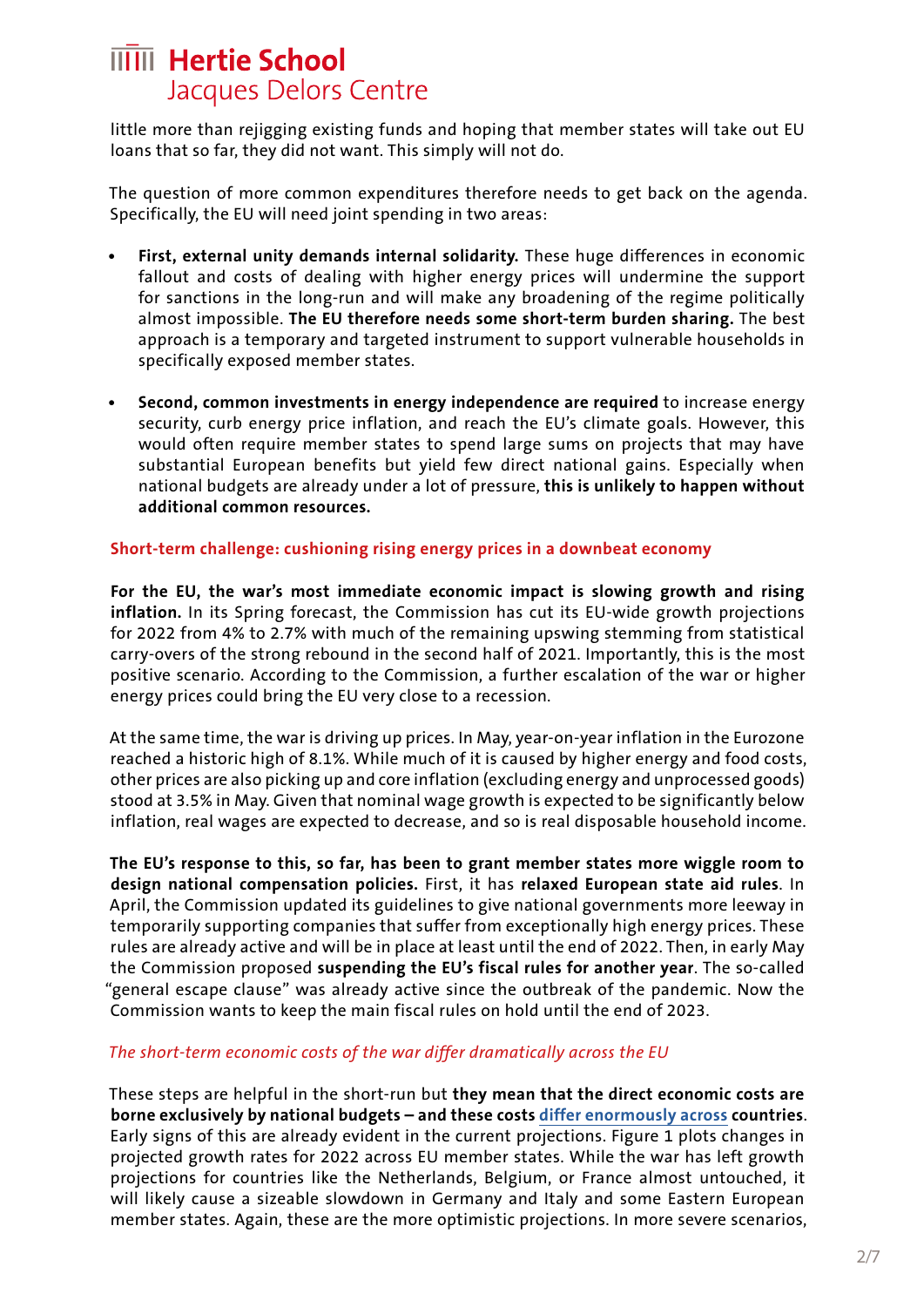recessions would be likely in several member states.



Figure 1: Change in growth projections in EU Commission forecast

**Critically, these differences are likely to grow the longer the war and the energy crisis it induced linger.** Figure 2 illustrates this point. The left-hand side plots the increase in average wholesale electricity prices between April 2021 and April 2022 in each member state (as a proxy for overall energy price increases), against the share of overall spending of low-income households on energy related goods such as electricity, heating, and transport. The higher this proportion, the more vulnerable poor households are to higher energy bills, and the more governments will have to spend to shield them from hardship and energy poverty as a result of the common sanctions. To illustrate differences in vulnerability in the business sector, which governments would partially also need to support, the right-hand side plots rising electricity prices against the overall energy intensity of the economy.



Figure 2: Differences in vulnerability to rising energy prices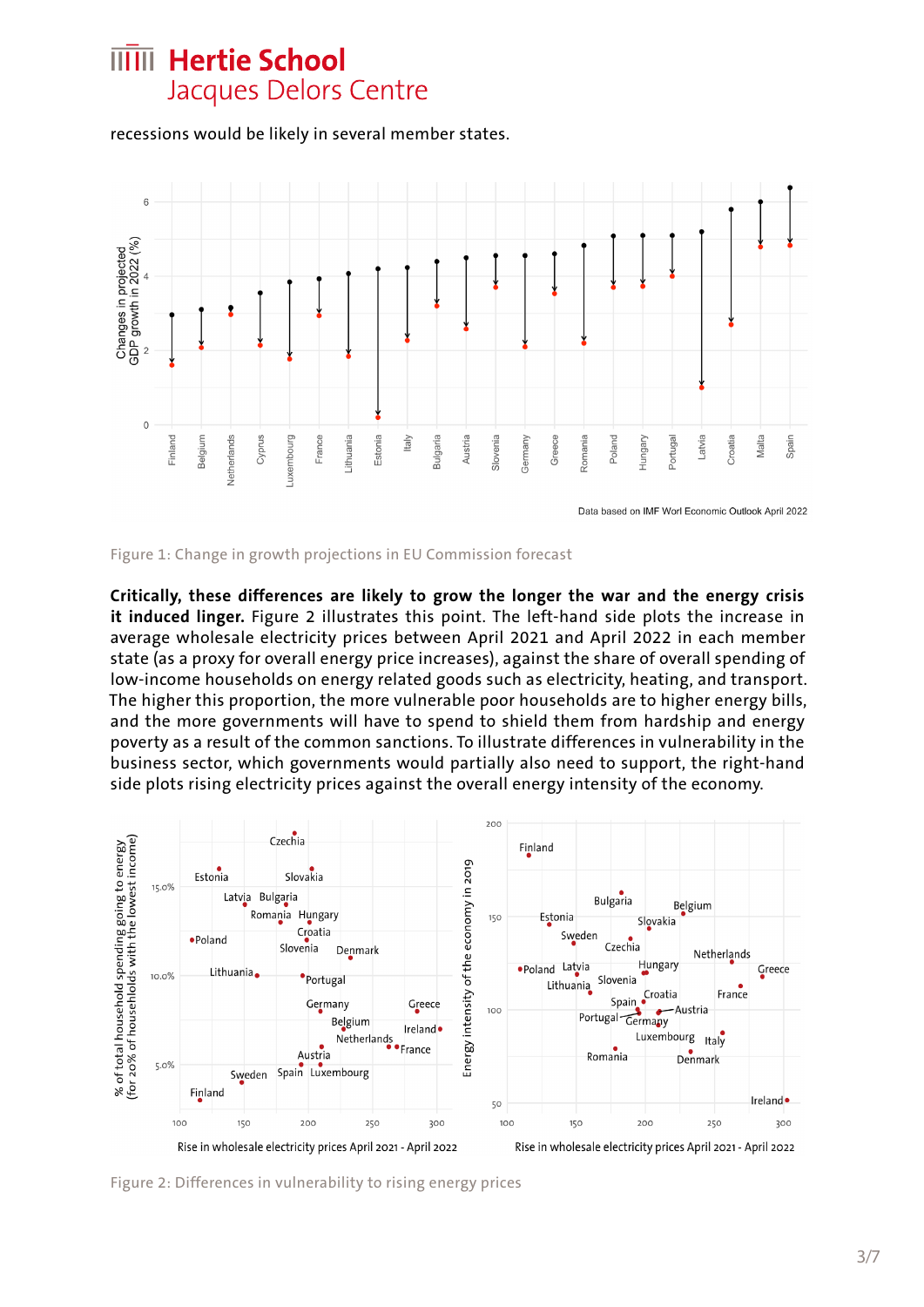Figure 2 shows two things. First, **the vulnerability of member states to rising electricity prices differs dramatically for both households and the overall economy**. And second, the costs are concentrated in some Central- and Eastern European countries such as Bulgaria, the Czech Republic and Romania which suffer from a doubling of electricity prices as well as high spending on energy in low-income households and by relatively energy intensive industries.

The metrics used here are far from perfect. They ignore the fact that energy consumption mixes differ across and within member states and that the prices for oil and natural gas do not match the development of electricity prices perfectly. However, recent analyses by Steckel et. al (2022) that are based on more fine-grained data and take these differences into account reveal similar patterns. **European citizens in Central and Eastern Europe will suffer a lot more from the common sanctions and the rise in energy prices than citizens in many other member states**.

#### *External unity requires internal solidarity*

**So far, the picture does not amount to a full-blown economic crisis. However, the uneven distribution of the economic fallout matters politically**. The lengthy negotiations and spotty implementation of the latest sanctions package revealed that countries hard-hit by sanctions will be increasingly reluctant to bear the brunt of the costs for the rest of the EU. Without some burden-sharing at the EU level, it will become increasingly hard to sustain the current sanctions against Russia and almost impossible to reach a consensus on more broad-based energy bans that hurt some member states much more than others.

**To remain politically united and implement forceful policies against Russia, the EU therefore needs to balance some of the short-term economic burden of its common policies**. Importantly, it needs to be ensured that such support does not result in broad-based fuel subsidies that are not just [fiscally costly b](https://www.bruegel.org/publications/datasets/national-policies-to-shield-consumers-from-rising-energy-prices/)ut also undermine the very goal of ending EU's reliance on fossil fuels. The most targeted way to achieve this would be to focus EU level support on low-income households that are specifically exposed to the economic hardship wrought by the energy crisis.

An appropriate instrument would need to meet four criteria. First, it would need to be **redistributive and support member states in proportion to their vulnerability towards spiraling energy prices**. Support needs to be based on objective criteria such as energy mixes, dependencies, wholesale energy prices and indicators of social vulnerability.

Second, **support needs to be targeted**. The main goal would be to support member states in cushioning economic hardship. The chosen instrument should therefore be geared exclusively towards vulnerable households and ideally take the form of direct transfers that keep price signals intact. Third, the instrument should come with **strong strings attached regarding accompanying national policies**. For example, EU support should only be disbursed to member states whose domestic measures do not undermine common European goals, such as directly subsidizing energy bills. **And finally, the instrument needs to be temporary** by setting a clear expiration date in order not to stand in the way of necessary adjustments to permanently higher energy prices.

Critically, an instrument along these lines would be financially bearable. [Steckel et. al \(2022\),](https://www.mcc-berlin.net/en/news/information/information-detail/article/energy-price-crisis-possible-embargo-how-the-eu-can-manage-social-compensation.html) for example, put the overall costs of targeted support for vulnerable households in all member states in the EU at about €90bn per year. Given the measure's redistributive goal, relatively unaffected countries would not receive funding, and hence only a part of this sum would have to be borne at EU level. The required volume would also be relatively contained since effective tools, such as direct transfers, are a much cheaper way to support those in need, compared to e.g. subsidizing petrol for the entire population. To finance these expenditures, the EU could either rely on more common borrowing, or raise funds through possible tariffs on Russian energy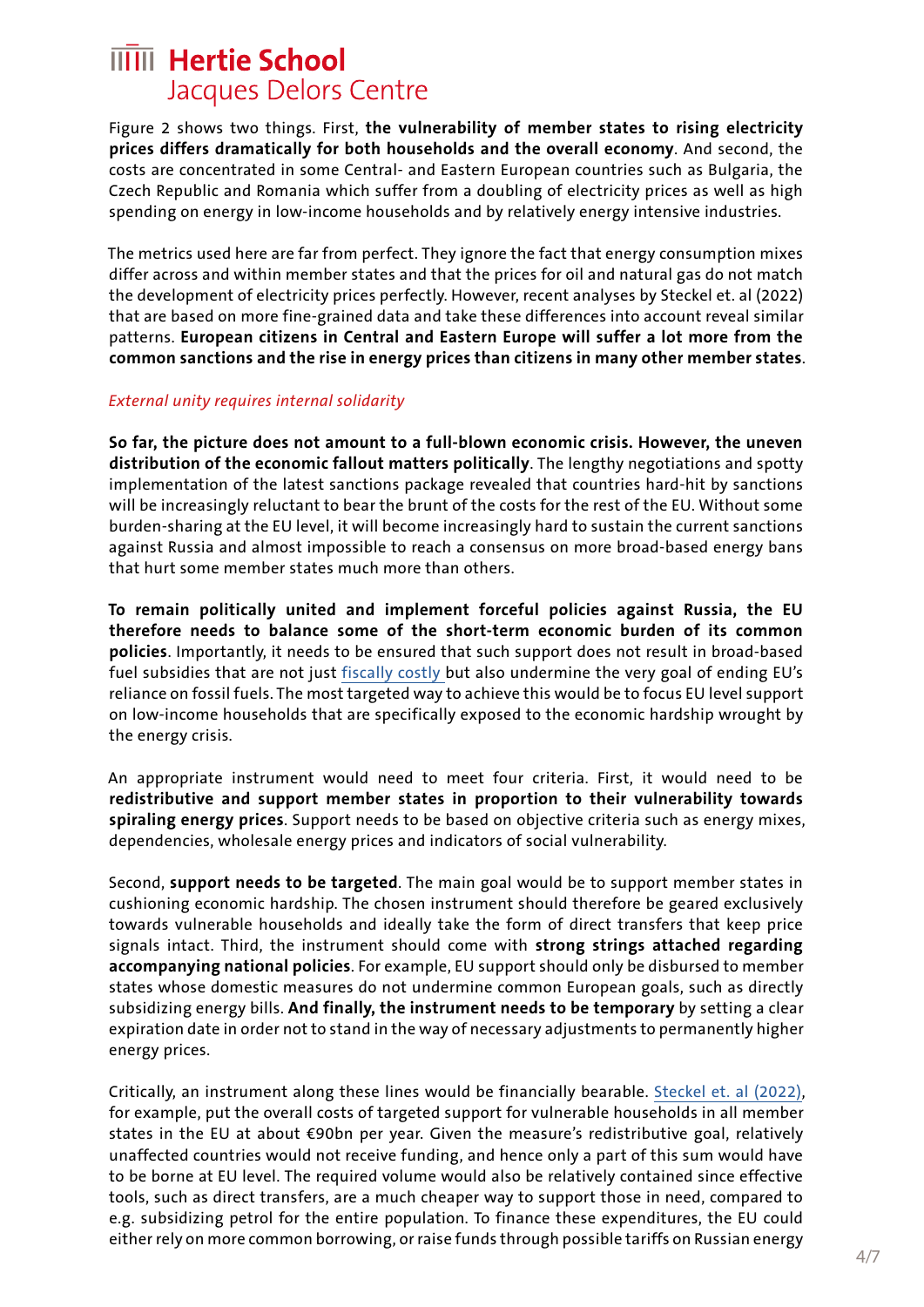imports. Most importantly, an instrument needs to be up and running before the coming winter when rising energy prices are going to bite especially hard.

#### **1) Ending energy dependence on Russia by speeding up the green transition**

Besides cushioning the direct economic impact of the war, **the EU needs to tackle current economic issues at the roots: its dependency on Russian energy imports**. Done right, substituting Russian fossil energy, chiefly by accelerating the shift to renewables, will increase energy security in the bloc, decrease imported energy inflation and help achieve the EU's climate goals by reducing emissions. While a lot of hard economic choices have to be made in the current context, there is no choice but to double down on energy independence by speeding up the green energy transition.

In May, the Commission put forward a roadmap to achieve this goal. REPowerEU aims to reduce natural gas imports from Russia into the EU by two thirds by the end of this year and substitute all Russian energy imports by 2027. This rests on three pillars: first, the Commission wants to accelerate the rollout of renewable energies, raising the headline 2030 target from 40% to 45%. Second, the Commission wants to reduce energy consumption by increasing energy efficiency and campaigning for behavioral changes. And third, it aims to diversify energy imports through new energy partnerships, facilitated by common procurement.

While one can quibble about the details of the plan, REPowerEU does contain a [wide array of](https://ec.europa.eu/commission/presscorner/detail/en/FS_22_3133)  [sensible initiatives](https://ec.europa.eu/commission/presscorner/detail/en/FS_22_3133), including for instance a platform for common procurement of gas, LNG and hydrogen, a new solar initiative, an urgently needed simplification of permitting procedures for renewable energies, and a strategy on how to engage internationally to secure energy imports from elsewhere.



Figure 3: EU Commission estimation of additional spending needs for REPowerEU

**However, big question marks remain regarding the financing of the plan**. Overall, the Commission estimates additional investment needs at about EUR 300 billion by 2030. EUR 210 billion would have to have been spent already by 2027, that is, in the EU's current budget period. Figures 3 provides some more details on where funds would be earmarked in the Commission's thinking. While the plan contains some additional investments in fossil fuel infrastructure, the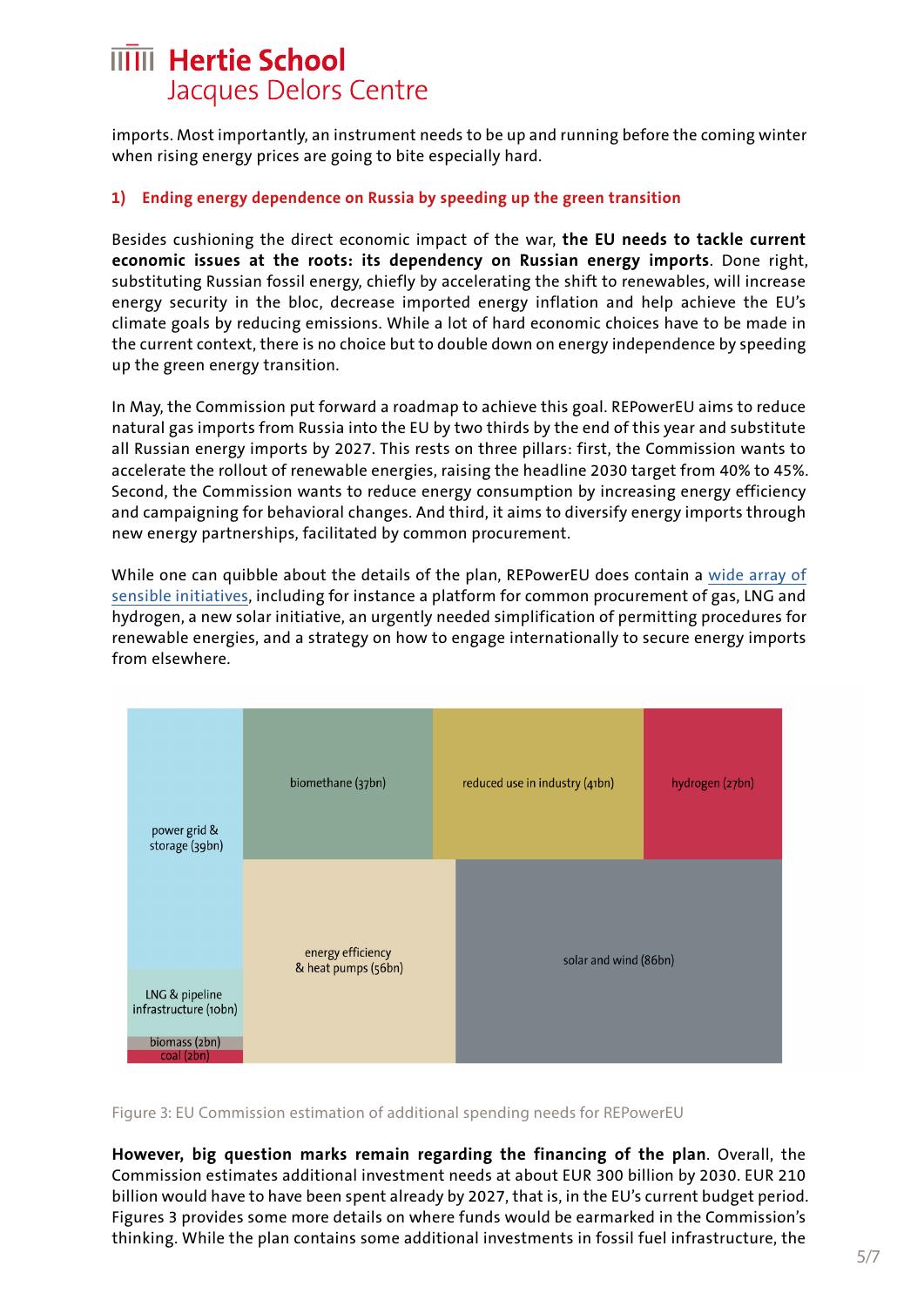bulk of the money would need to be spent on solar and wind energy, investment to increase energy efficiency and upgrading the European power grid to make sure that electricity gets to the places where it is needed. Crucially, these investments come on top of sums already required to achieve a 55% cut in EU emissions by 2030 under the FitFor55 package.



Figure 4: Proposed funding sources for REPowerEU

**The new plan comes with a price-tag but almost no additional money attached to it**. Financing the necessary investments would in large part rely upon rejigging existing funds. The Commission proposes to "mobilize" some €34bn by allowing member states to funnel money they would receive under the EU's Cohesion- and Agriculture funds into the Recovery and Resilience Facility (RRF) to allow for more flexible usage. The EC also wants to raise EUR 20bn of fresh money from auctioning additional CO2 allowances through the Emissions Trading Scheme, which is a highly problematic approach, mainly for two reasons: it would tamper with the rules of the Market Stability Reserve, eroding trust in the whole CO2 market, and it would finance the green transition by allowing companies to emit more. For this and other reasons, selling additional CO2 allowances as proposed will face heavy resistance in Parliament and from member states. Either way, the bulk of the necessary investments (€225bn) would need to come out of national budgets, or by taking out untapped loans under the RRF – loans that so far most member states show no sign of wanting. For some member states, these loans do come with better financing conditions than national borrowing. However, they are fully repayable, are only disbursed if milestones are fulfilled, and count towards debt – consequently, so far, only seven member states have requested any loans from the Recovery Instrument.

#### *Financing energy independence requires joint investments*

**In its current form, REPowerEU is unlikely to work**. It largely rests on the hope that member states will take out interest-bearing, repayable loans to finance common energy independence. Critically, these investments in many cases would need to happen in places where the direct benefits are limited. To give one example, additional solar energy investments would (according to the Commission's own estimates) be most useful in Spain. However, Spain does not rely on Russian energy imports and would not only have to finance investment in renewable energy plants but also into the necessary electricity grid infrastructure to allow this energy to flow to other, less sunny member states. Member states would also have to make these investments for common EU objectives when their budgets are already strained by the pandemic and they are confronted with rising spending needs for their armed forces and humanitarian aid as a result